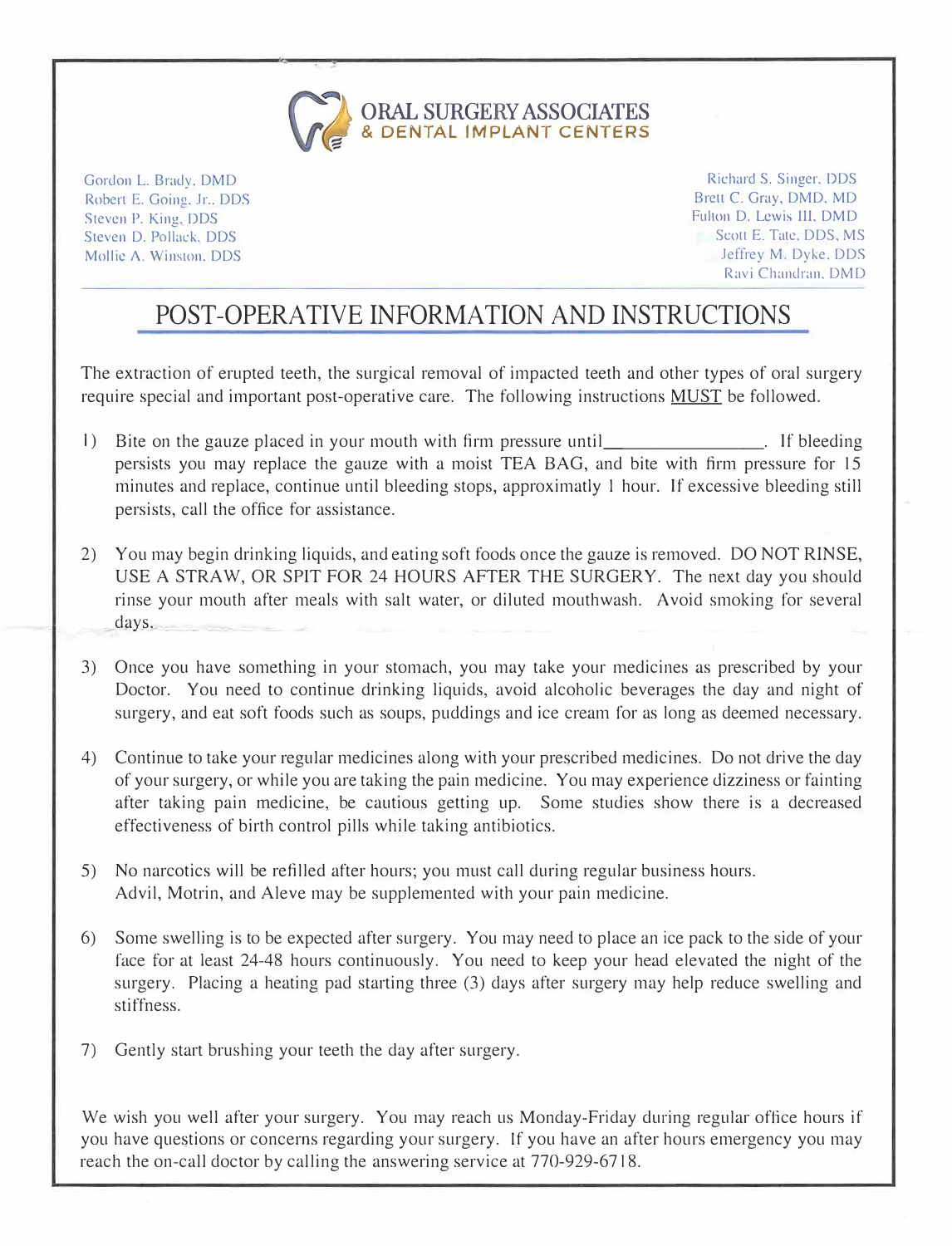## THE FOLLOWING CONDITIONS MAY OCCUR:

- 1) The wound may "ooze" or bleed very slightly for one or two days after surgery this is normal. Excess saliva and a small amount of blood appear to be a lot of blood. If excessive bleeding occurs, place firm pressure on the area, and call the office if it persists.
- The area operated on may swell and become quite large. This is also normal and will begin to  $2)$ decrease after five  $(5)$  or six  $(6)$  days.
- 3) Stiffness of the jaw is nature's way of resting an area of the body that needs to be healed after surgery. Placing a warm compress and taking Advil or Ibuprofen will help relax the muscles; the stiffness should relax after five (5) or six (6) days but it may persist longer.
- If nausea occurs, change to a clear liquid diet and take Phenergan as prescribed.  $4)$
- 5) Discoloration of the face is caused by natural seepage of blood and fluid into tissues following the surgery. These yellow or blue areas will appear gradually and disappear slowly. Applying heating pads starting 4 or 5 days after surgery may help, and reduce swelling and stiffness.
- $6)$ Small bone fragments that sometimes appear will slowly work their way out of the gum tissue as it heals. These are normal and may feel like pieces of tooth but are actually bone.
- 7) Numbness of the lower lip, chin and tongue will sometimes occur after surgery. This usually disappears in a few days to a few months. Consult the doctor if this persists.
- A void where the tooth once rested is normal and should be kept as clean as possible beginning the 8) day AFTER surgery with warm salt water or mouth wash. It will gradually fill in from the bottom then upward.
- There may be a slight elevation in temperature (fever) for 1-2 days after surgery. If the fever  $9)$ continues, or goes higher than 101°F, please call the office.
- 10) When stitches are used, they will often work their way out of the tissue and will appear as small strings in your mouth - this is normal. With swelling there may be a sensation of the cheek being "sewed to the gum" - this is also normal and will go away when the swelling goes down.